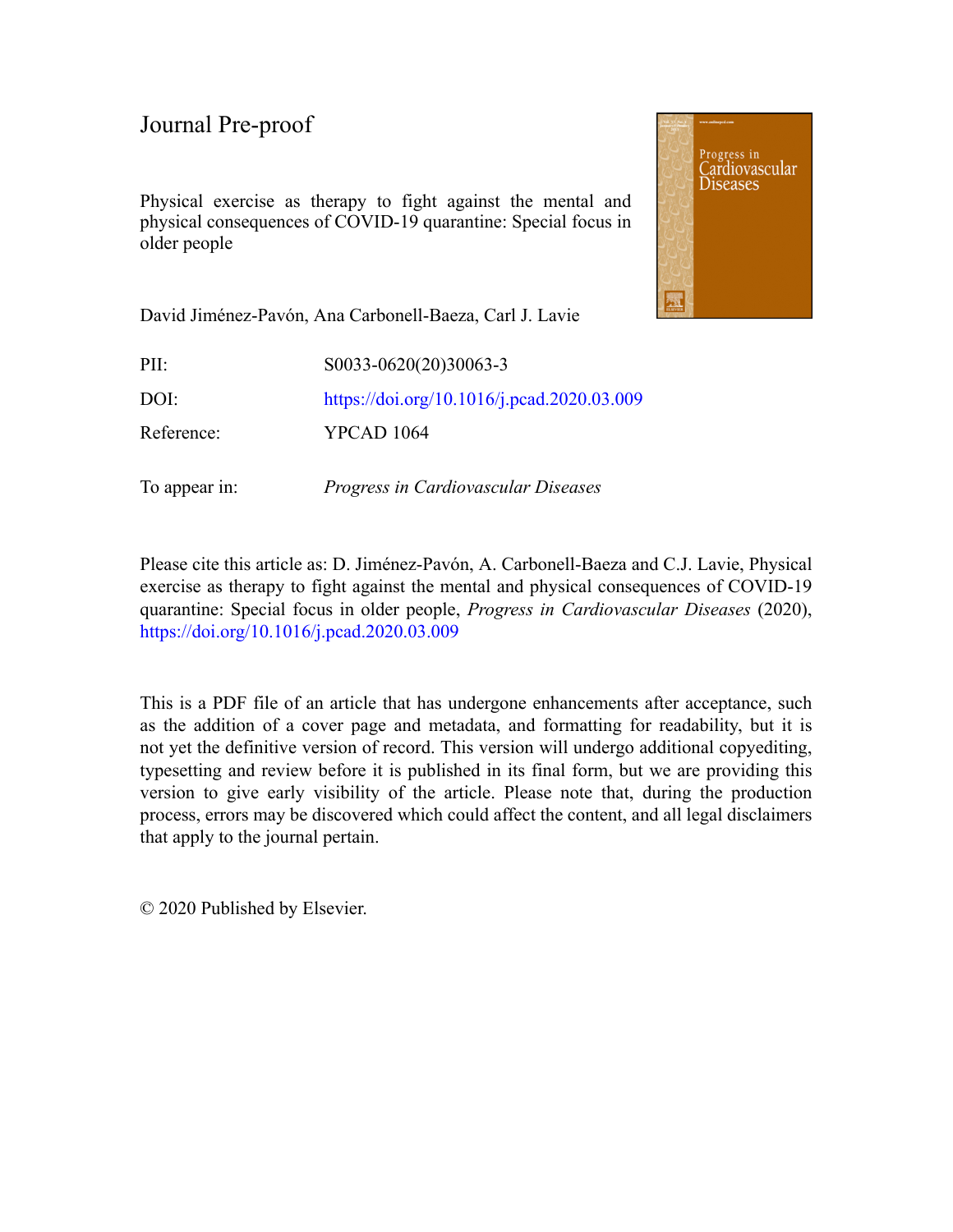## **Physical Exercise as Therapy to Fight Against the Mental and Physical Consequences of COVID -19 Quarantine: Special Focus in Older People.**

Authors: David Jiménez-Pavón Ph.D.<sup>1,2\*</sup>, Ana Carbonell-Baeza Ph.D.<sup>1,2</sup> and Carl J Lavie M.D. $3$ 

<sup>1</sup>MOVE-IT Research group, Department of Physical Education, Faculty of Education Sciences University of Cádiz, Cádiz, Spain.<br><sup>2</sup>Biomedical Research and Innovation Institute of Cádiz (INiBICA) Research Unit,

Puerta del Mar University Hospital University of Cádiz, Spain<br><sup>3</sup>Department of Cardiovascular Diseases, John Ochsner Heart and Vascular Institute,

Ochsner Clinical School -The University of Queensland's School of Medicine, New Orleans, LA.

\*Corresponding Author: David Jiménez -Pavón, PhD Ramón y Cajal Research Fellow MOVE -IT Research group, University of Cádiz, Cádiz, Spain. Av. República Saharaui s/n, University Campus of Puerto Real, Puerto Real (CP.11519), Cádiz. david.jimenez@uca.es; +34667788602

We declare no competing interests.

## **Funding**

Author:<br>
Pavón, PhD<br>
Research Fellow<br>
arch group, University of Cádiz, Cádiz, Spain.<br>
aharaui s/n, University Campus of Puerto Real, Puerto<br>
liz. david.jimenez@uca.es; +34667788602<br>
ompeting interests.<br>
a activities of DJP Current research activities of DJP are supported by a grant from the Spanish Ministry of Science and Innovation - MINECO (RYC-2014-16938) and the Spanish Ministry of Economy and Competitiveness – MINECO/ FEDER (DEP2016-76123-R); the Government of Andalusian, Integrated Territorial Initiative 2014 -2020 for the province of Cádiz (PI -0002 -2017); the European Union's ERASMUS+SPORT programme (grant agreement: 603121-EPP-1-2018-1-ES-SPO-SCP); and the EXERNET Research Network on Exercise and Health in Special Populations (DEP2005 -00046/ACTI).

The Coronavirus (Covid -19) was introduced this past December, 2019 in China (Wuhan) and the infection has spread throughout the world despite strategies adopted by the Chinese government to stop this epidemiological phenomenon. Three months later , Covid -19 has become a worldwide pandemic with more than 353,000 cases confirmed on March 2 3th 2020, 1 5,000 deaths and more than 100,000 recovered around the world.

The evolution of this pandemic can be followed at different official websites , such as the interactive web -based dashboard to track Covid -19 in real time developed by the Johns Hopkins University Center for Systems Science and Engineering (https://www.eficiens.com/coronavirus-statistics/) or the HealthMap provided by the Boston Children's Hospital (https://www.healthmap.org/Covid-19/). Additionally, the New England Journal of Medicine provides free access for a collection of articles and other resources on the Covid -19 outbreak, including clinical reports, management guidelines, and and commentaries (https://www.nejm.org/coronavirus?cid=DM88311&bid=165326853). Actually, China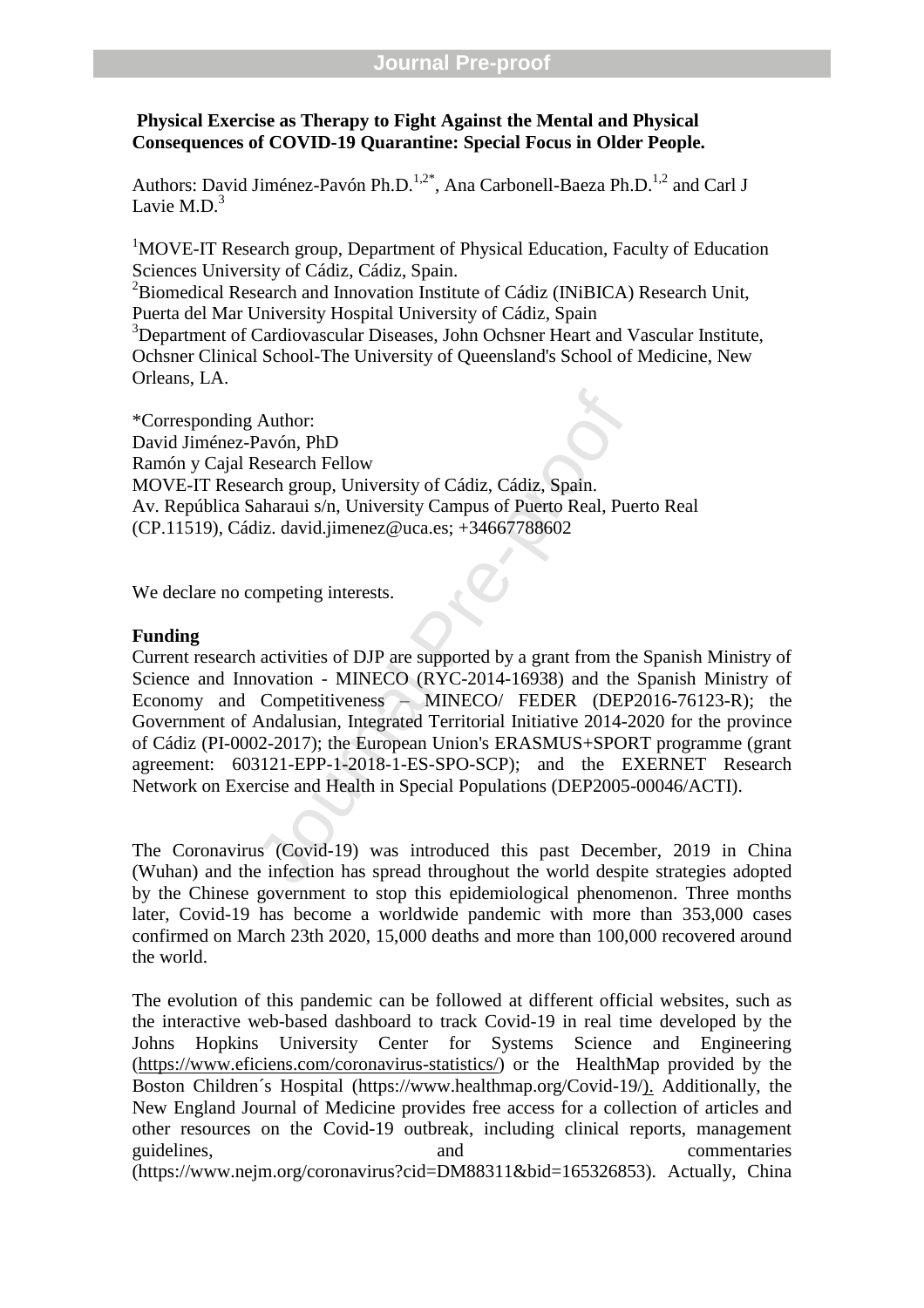## **Journal Pre-proof**

has managed to stop the number of daily infections for several days. The next two countries to suffer the most intense impact of the pandemic were Italy and Spain, having already exceeded, in the case of Italy, the number of total deaths reached by China. However, many other countries around the world, including the United States, are developing new cases at alarming rates .

Most of the epidemiological experts agree that much of the success in containing the virus in China and elsewhere has been due to rapid measures adopted by the authorities to impose quarantine status for the majority of population. Therefore, many of the most seriously affected countries after China, such as Italy and Spain , adopted similar strategies several weeks later. In addition, based on the worldwide information from the Covid -19 pandemic , some characteristics of the population at higher risk for Covid -19 have been identified , such as being older people, those with hypertension, diabetes or cardiovascular disease (CVD) risk factors and CVD, and patients with respiratory diseases or conditions.

disease (CVD) risk factors and CVD, and patie<br>itions.<br>and, despite that a period of quarantine is th<br>to stop the rapid spread infections, this may have<br>so for he isolated patients' health, and especially in<br>risk. Initiatin On the one hand, despite that a period of quarantine is the best option and recommendation to stop the rapid spread infections, this may have collateral effects on other dimensions of the isolated patients´ health, and especially in those mentioned as being at higher risk. Initiating a sudden quarantine state implies a radical change in the lifestyle of the population . These lifestyles and behaviors in many cases include a certain level of physical activity (PA) and exercise to maintain an adequate health status (1), to counteract the negative consequences of certain diseases (2) , such as diabetes, hypertension, CVD, respiratory diseases, or even simply to guarantee a n active aging by reducing the risk of frailty, sarcopenia and dementia , as associated diseases in older people (3,4) . Moreover, the psychological impact of quarantine has been recently reviewed ( 5) and negative psychological effects , including post -traumatic stress symptoms, confusion, and anger has been reported. The stressor factors suggested included longer quarantine duration, infection fears, frustration, boredom, inadequate supplies, inadequate information, financial loss, and stigma.

On the other hand, PA and exercise have shown to be an effective therapy for most of the chronic diseases with direct effects on both mental and physical health (1-4,6-9). In fact, exercise has been considered the real polypill based on epidemiological evidence of its preventive/therapeutic benefits and considering the main biological mediators involved (1,7, 9). Special attention is deserved for the elderly population group, because in older people PA and exercise impact the mentioned benefits on many diseases but also has additional effects on hallmarks of aging and associated disease s (10). In this sense, exercise in older people positively affects and prevents frailty, sarcopenia/dynapenia, risk of falls, self-esteem and cognitive impairment or decline (10,11). Therefore, to not totally interrupt or change the lifestyle of people during quarantine and to maintain an active lifestyle at home is very important for the health of the overall population but , especially , for those with additional risk factors and older people.

Although outdoor activities are typically more available, varied, and have more facilities and infrastructures to perform any type of physical exercise, there still are many possibilities for exercising at home during a quarantine. Clearly, we would support the message of "doing at least some exercise is better than nothing", however, a more precise prescription and recommendation are needed to guarantee an appropriate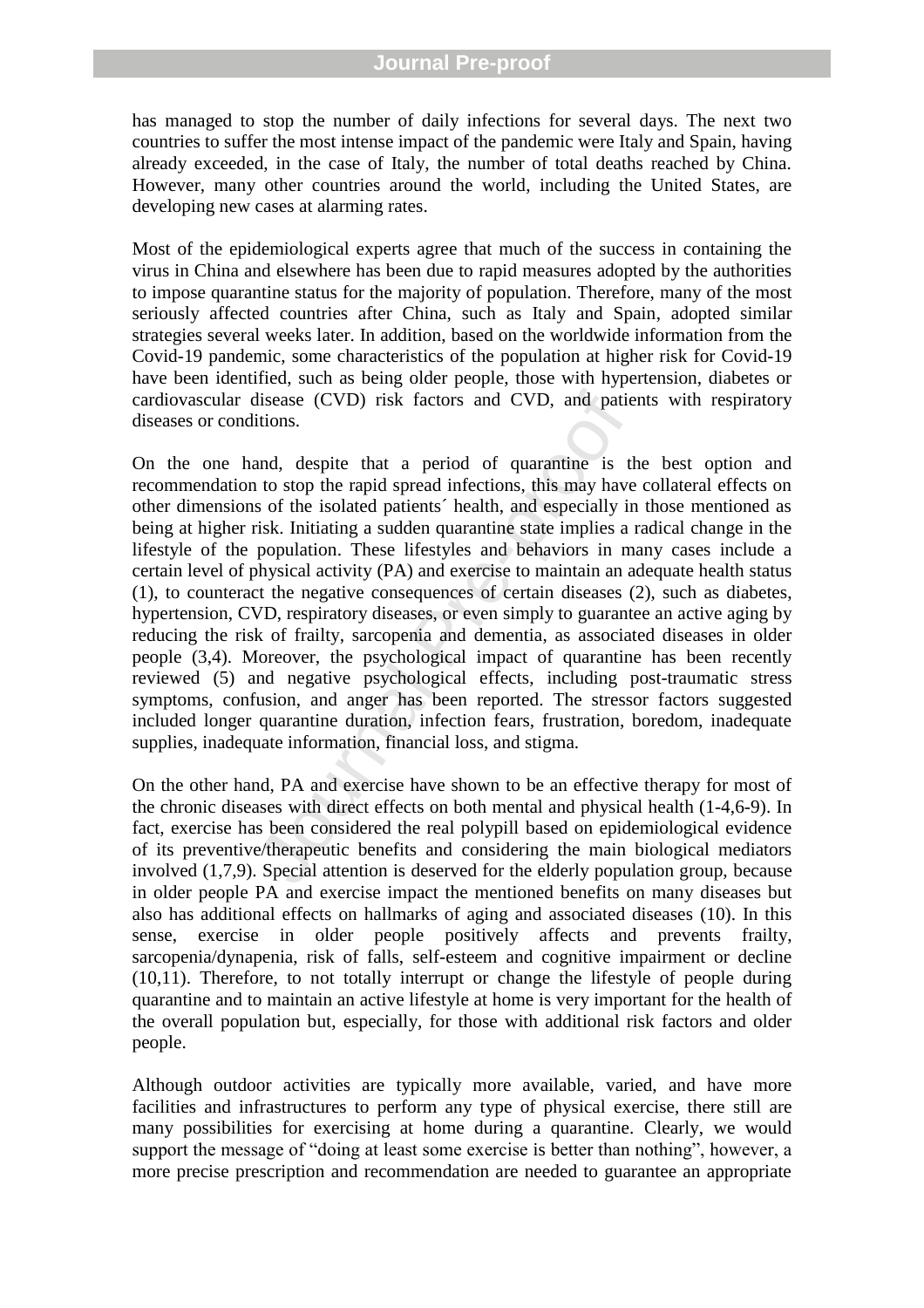exercise program aimed to maintain or improve the principal health -related physical fitness components. Briefly, the reason to promot e PA and exercise for improving physical fitness components is that these (cardiorespiratory fitness or CRF, muscular strength, coordination -agility) are directly related with the physiological function s of the main organ systems (respiratory, circulatory, muscular, nervous and skeletal systems) and indirectly implicated in the appropriate functioning of other systems (endocrine, digestive, immune or renal systems) $(1-4,7,9)$ . These relationships are even more interesting from the point of view of physiologic functional reserve of organ system s, for example , to increase the CRF is not only directly related with improvements in the circulatory and respiratory systems capacities but also with increase s in its functional reserve. For all this, PA/exercise become especially essential for older people during quarantine because to maintain physiological function and reserve of most of the organ systems could contribute to the fight against the mental and physical consequences and severity of Covid-19. (Figure 1)

The principal elements we should consider to design a proper exercise program for older people confined at home are exercise modality, frequency of practice, volume and intensity (among others).

**Exercise modality.** A multicomponent exercise program is considered the most adequate for older people (10,11) from both settings of free-living and communitydwelling. A multicomponent exercise program includes aerobic, resistance, balance, coordination and mobility training exercises. Recently, some researchers have also suggested to integrate the concept of cognitive training during the exercise training session.

**Exercise Frequency.** The international guidelines of PA for older people recommend 5 days per week, which in this particular quarantine situation could be increased to 5-7 days per week with adaptation in volume an d intensity.

d-19. (Figure 1)<br>lements we should consider to design a proper e<br>fined at home are exercise modality, frequency of<br>g others).<br>**lity.** A multicomponent exercise program is c<br>der people (10,11) from both settings of free-liv **Exercise Volume.** The guidelines recommend at least 150 to 300 min per week of aerobic exercise and 2 resistance training sessions per week. Under the quarantine it could be suggested to increase t o 200 -400 min per week distributed among 5 -7 days to compensate for the decrease in the normal daily PA level s. Moreover, a minimum of 2 - 3 days per week of resistance exercise could be recommended . Mobility training exercises should be performed on all the training days and balance and coordination should be distributed among the different training days (at least twice).

**Exercise Intensity.** The guidelines suggest moderate intensity for most of the sessions and some amount of vigorous exercise per week. It is well -known that exercise at moderate intensity improves the immune system , but vigorous intensity may even inhibit it, especially in sedentary people. Thus, during quarantine times, moderate intensity (40 -60% heart rate reserve or 65 -75% of maximal heart rate) should be the ideal choice for older people to enhance the protective role of exercise.

**Examples of Home Exercises.** In case one does not have large equipment or specific materials for training, the following options are available in any house; resistance training through bodyweight exercises such as squats holding a chair, sitting and getting up from the chair or going up and down a step, transporting items with light and moderate weights (vegetables, rice, water, etc) , aerobic exercises like walking inside the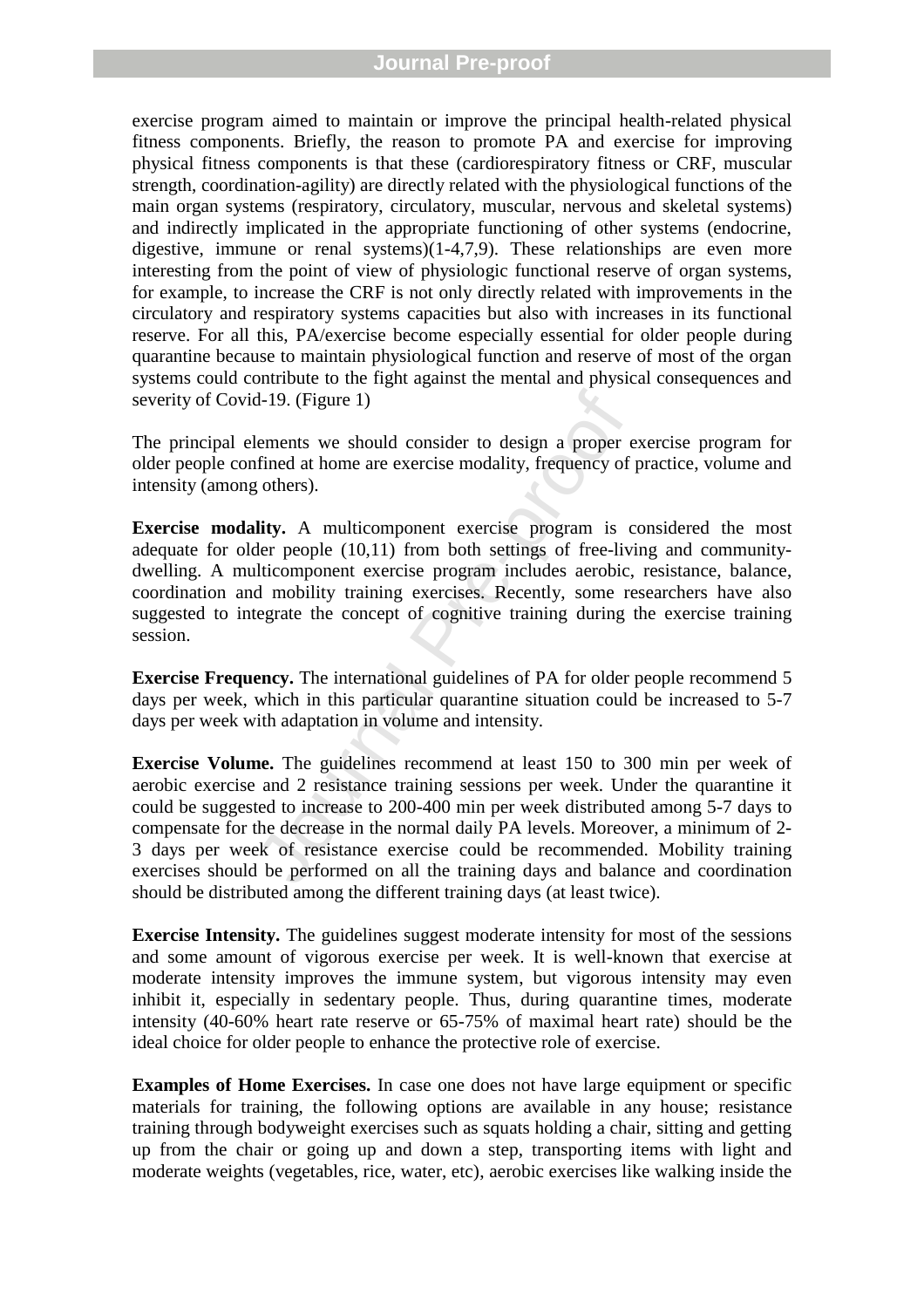house, dancing or balance exercise such as walking on a line on the floor, walking on the toes or heels, walking heel -to -toe, and stepping over obstacles .

**Figure 1** illustrates how physical exercise enhances the health of older people by acting on the different organ systems.



## **References:**

1. - Lavie CJ, Ozemek C, Carbone S, Katzmarzyk PT, Blair SN. Sedentary behavior, exercise, and cardiovascular health. Cir Res 2019;124(5):799 –815.

2. - Ozemek C, Lavie CJ, Rognmo Ø. Global physical activity levels: need for intervention. Prog Cardiovasc Dis 2019;62(2):102 –107.

3. - Fletcher GF, Landolfo C, Niebauer J, Ozemek C, Arena R, Lavie CJ. Promoting physical activity and exercise: JACC Health Promotion Series. J Am Coll Cardiol 2018;72(14):1622 -1639.

4. - Ozemek C, Laddu DR, Lavie CJ, Claeys H, Kaminsky LA, Ross R, Wisloff U, Arena R, Blair SN. An update on the role of cardiorespiratory fitness, structured exercise and lifestyle physical activity in preventing cardiovascular disease and health risk. Prog Cardiovasc Dis 2018;61(5 -6):484 –490.

5. - Brooks SK, Webster RK, Smith LE, et al. The psychological impact of quarantine and how to reduce it: rapid review of the evidence. Lancet 2020;395:912 -920